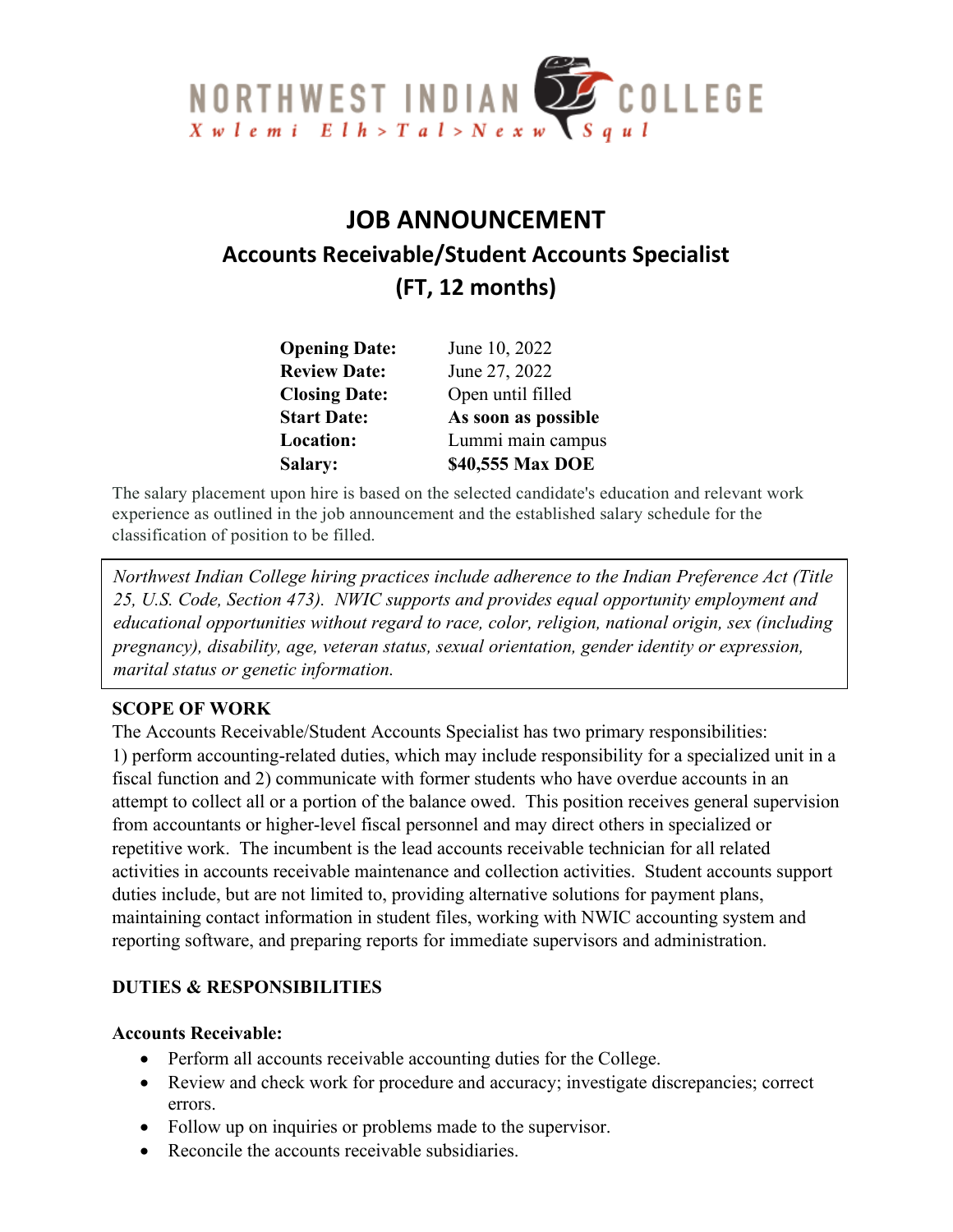- Authorize, review, or enter fiscal transactions in one or more journal; supervise or perform posting to various ledger accounts; make adjusting and closing entries; assist in the preparation of periodic fiscal reports and statements.
- Maintain and post records, enter changes, compile periodic reports for accounts receivable or other specialist accounting activities.

# **Student Accounts Support:**

- Assist in the evaluation of the impact of student collections policy and procedures with immediate supervisor; assist students with payment plans and accessing resources.
- Collect data to demonstrate an increase in the tuition collection rate and a correlation with student retention and completion, including the number of students that were able to return to college due to the removal of holds on registrations.
- Responsible for all student financial aid and scholarship check entry and distribution
- Create priority list of student accounts that will be given attention.
- Review history of individual student accounts before contact.
- Contact individuals by phone, email or other means.
- Track individual payment compliance.
- Maintain confidentiality of all finance office transactions.

# **General**

- Maintain positive working relationships with contacts, vendors and all employees.
- A strong focus on providing a high level of customer service to everyone is expected in this position.
- Operate a variety of office machines and calculators, and ability to use computer applications for word processing and spreadsheet development for reports.
- Perform any duties assigned to other staff on a cross-train or back-fill basis.

# **SUPERVISOR RESPONSIBILITIES**

This job has no supervisory responsibilities.

# **QUALIFICATIONS to perform the position successfully:**

# **Minimum Qualifications:**

- High School Graduate or GED
- Two years of professional level accounting experience specifically in an accounts receivable accounting setting.
- Requires computer software proficiency at a high level, particularly in Excel, and comprehension of computer knowledge.
- Excellent written and verbal communication skills.
- Excellent interpersonal skills.
- Ability to work in a team environment in order to achieve strategic and departmental goals.
- Ability to maintain confidentiality.
- Excellent organizational skills with the ability to handle multiple tasks.
- Consistent and regular attendance.

# **Preferred Qualifications:**

• Associate's degree in Accounting or related field.